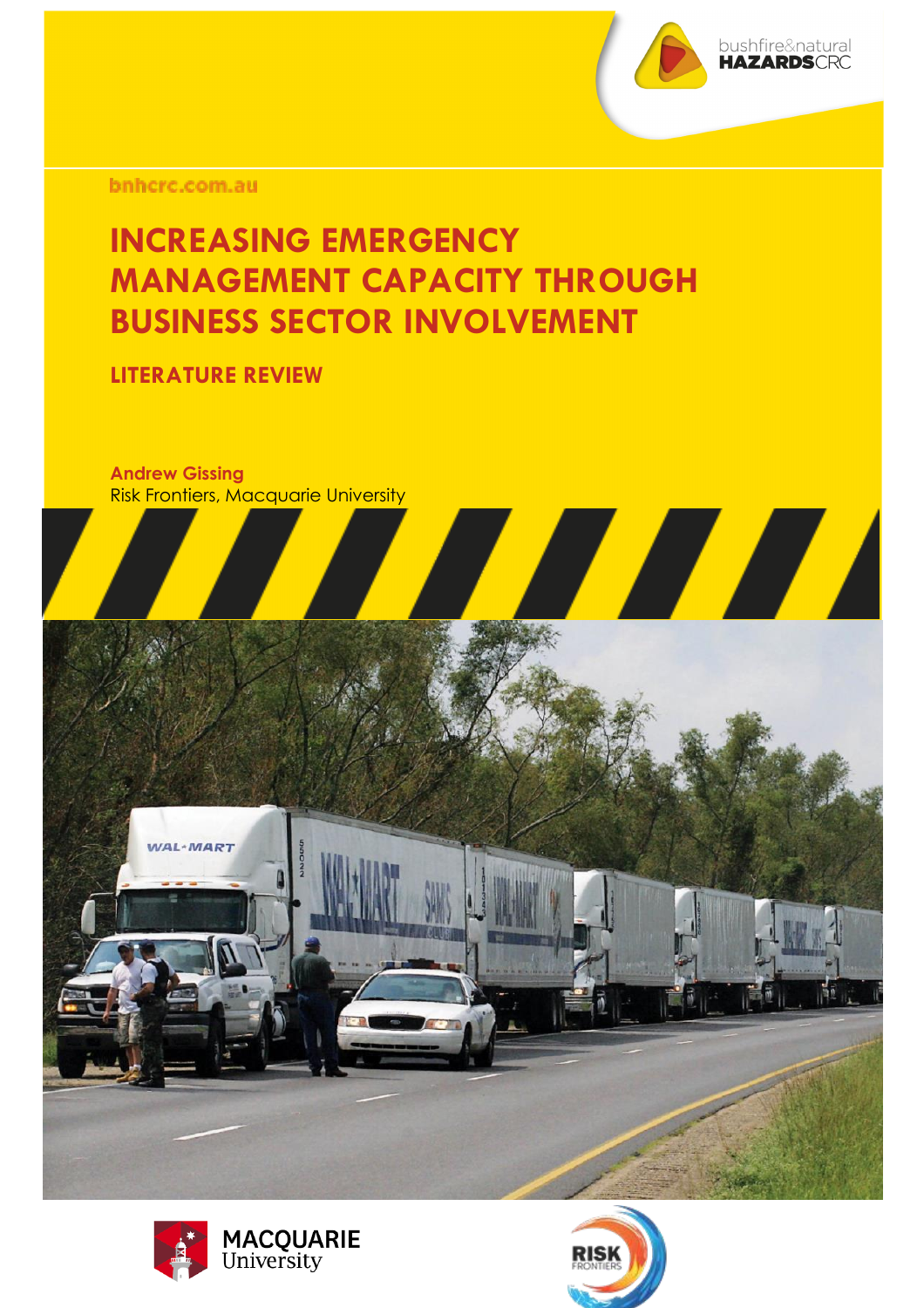

| Version | <b>Release history</b>      | Date      |
|---------|-----------------------------|-----------|
| 10      | Initial release of document | 17/6/2018 |



**Australian Government** 

Department of Industry, **Innovation and Science** 

**Business** Cooperative Research Centres Programme

All material in this document, except as identified below, is licensed under the Creative Commons Attribution-Non-Commercial 4.0 International Licence.

Material not licensed under the Creative Commons licence:

- Department of Industry, Innovation and Science logo
- Cooperative Research Centres Programme logo<br>• Bushfire and Natural Hazards CRC logo Bushfire and Natural Hazards CRC logo
- All photographs, graphics and figures

All content not licenced under the Creative Commons licence is all rights reserved. Permission must be sought from the copyright owner to use this material.



#### **Disclaimer:**

Risk Frontiers and the Bushfire and Natural Hazards CRC advise that the information contained in this publication comprises general statements based on scientific research. The reader is advised and needs to be aware that such information may be incomplete or unable to be used in any specific situation. No reliance or actions must therefore be made on that information without seeking prior expert professional, scientific and technical advice. To the extent permitted by law, Risk<br>Frontiers and the Bushfire and Natural Hazards CRC (including its employees and consultants) exclude all liability to any person for any consequences, including but not limited to all losses, damages, costs, expenses and any other compensation, arising directly or indirectly from using this publication (in part or in whole) and any information or material contained in it.

**Publisher:**

Bushfire and Natural Hazards CRC

#### June 2018

Citation: Gissing, A 2018, *Increasing emergency management capacity through business sector involvement*, Bushfire and Natural Hazards CRC, Melbourne

Cover: A convoy of WalMart trucks.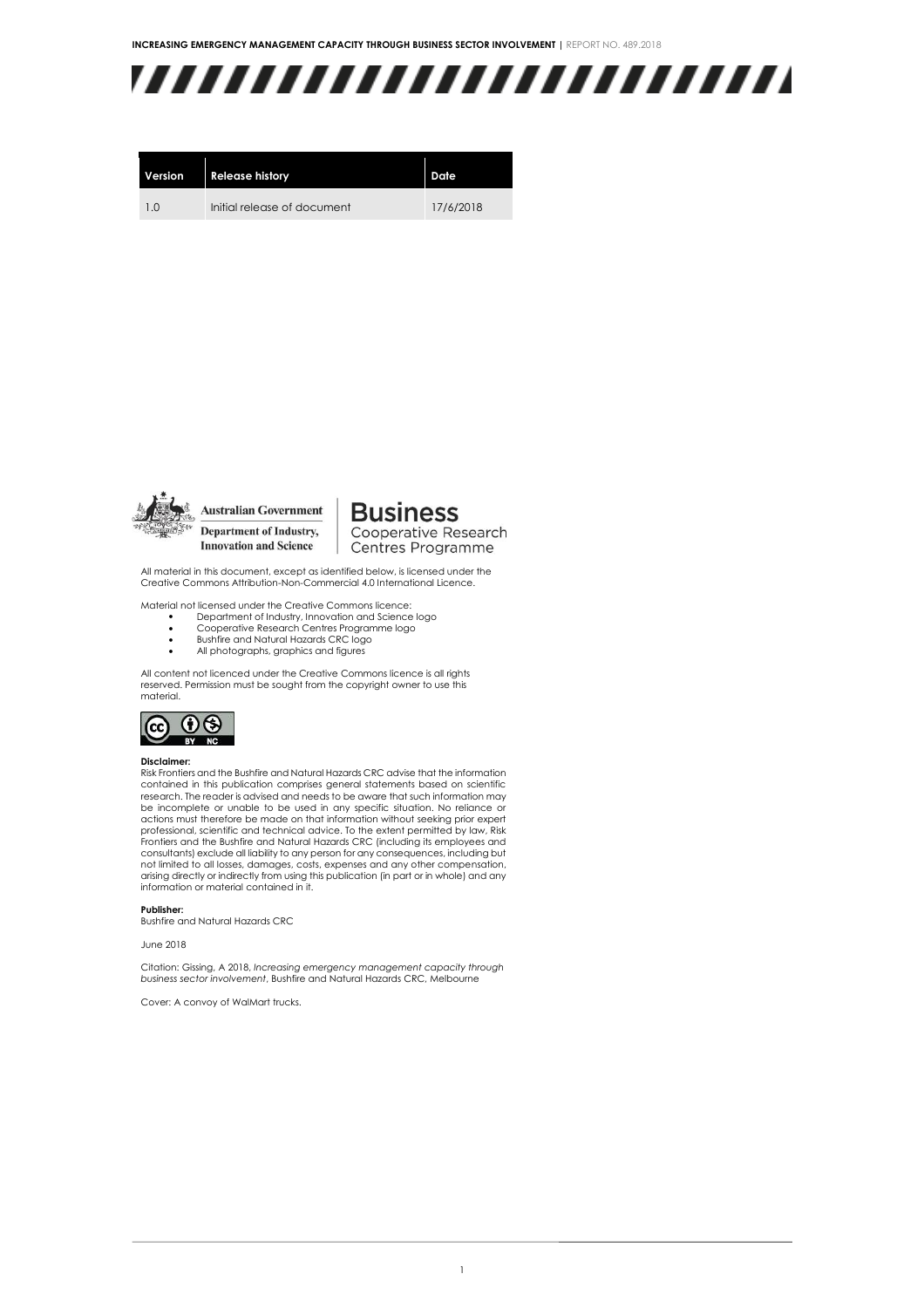

#### **TABLE OF CONTENTS**

| <b>ABSTRACT</b>                                           | 3  |
|-----------------------------------------------------------|----|
| <b>INTRODUCTION</b>                                       | 4  |
| <b>BUSINESS SECTOR INVOLVEMENT</b>                        | 5. |
| APPROACH TO IMPROVING ENGAGEMENT WITH THE BUSINESS SECTOR | 11 |
| <b>REFERENCE LIST</b>                                     | 13 |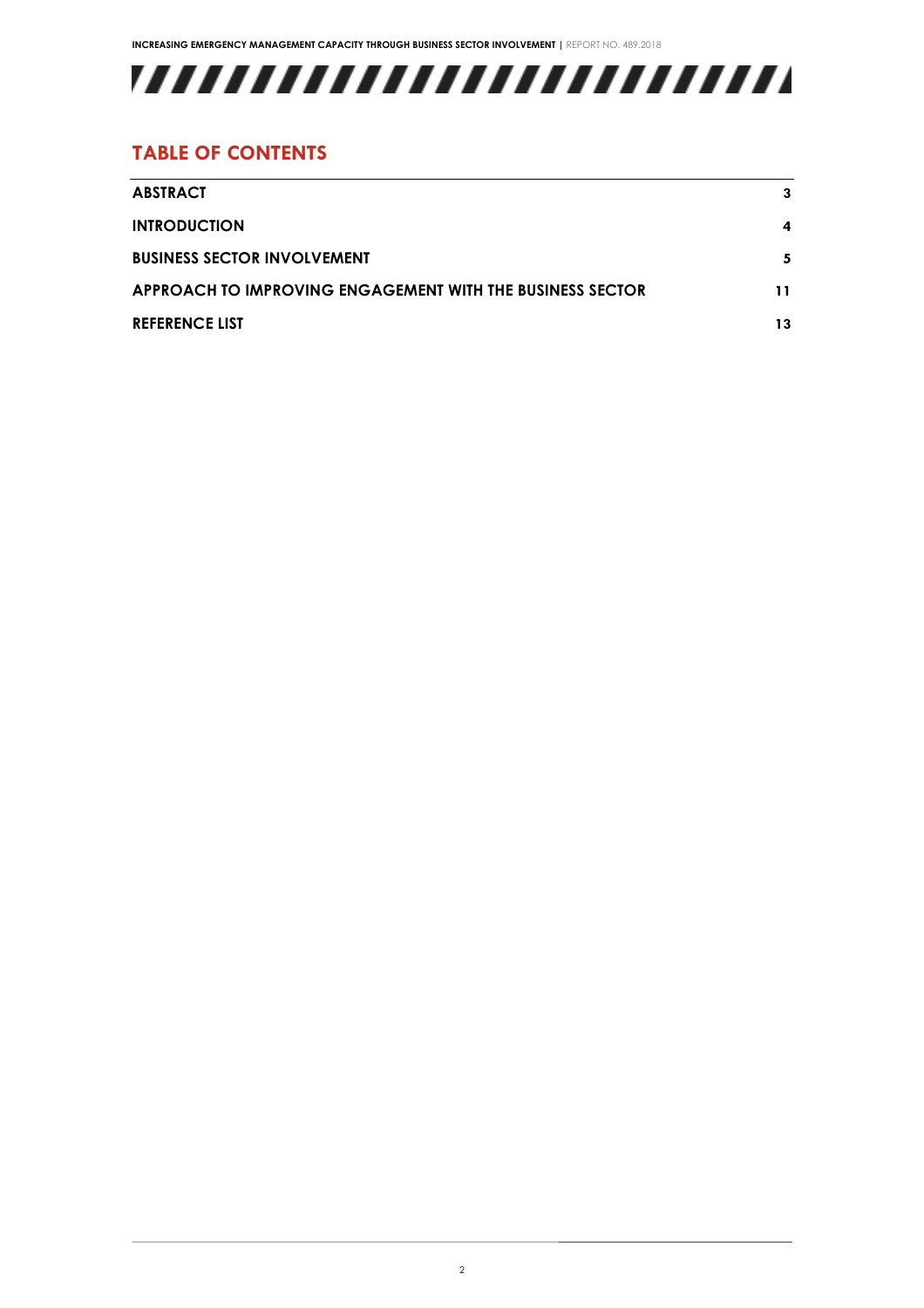

### <span id="page-3-0"></span>**ABSTRACT**

Catastrophic disasters overwhelm the capacity and capability of existing emergency management frameworks. To reduce the occurrence of such events it is essential to consider the use of alternate sources of capability and capacity. The business sector has a history of involvement during disasters. This report considers models for the utilisation of the business sector in disaster management and provides suggestions for improvement within the Australian context.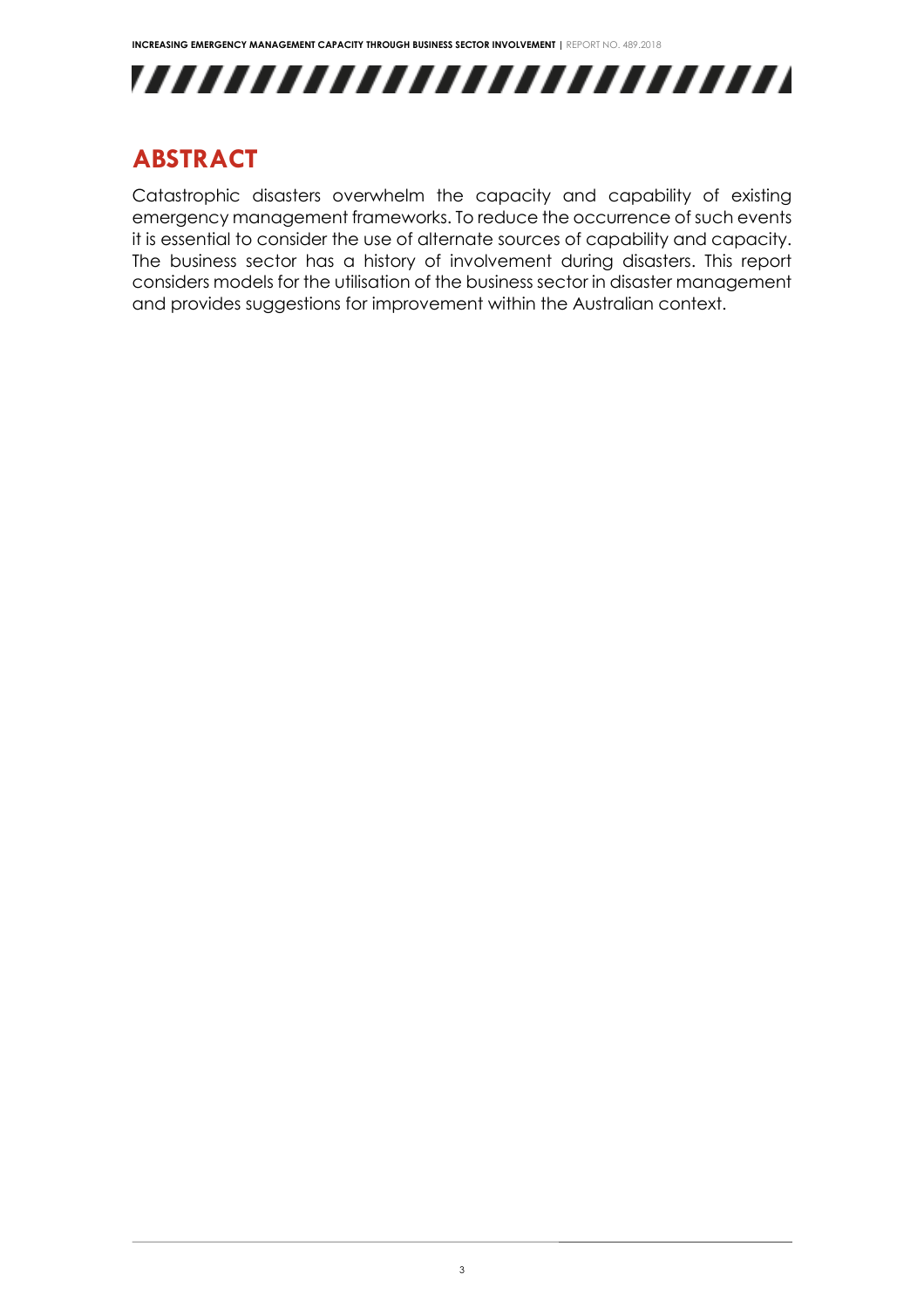# ,,,,,,,,,,,,,,,,,,,,,,,,,,

### <span id="page-4-0"></span>**INTRODUCTION**

The resource capacities of emergency management organisations are geared around managing relatively frequent disaster scenarios. It is not cost effective to have significant investments of resources that might be only employed in the most extreme or catastrophic events. However, the inevitability of more extreme events that can overwhelm local and regional, and even national, resources means that it is worth considering where additional surge capacity might be sourced if and when needed. This report considers the role of the business sector in both sustaining business continuity and in the provision of resources, services and technical expertise in relatively rare disaster events.

The business sector is defined here as organisations that do not comprise part of government and who operate on a for-profit basis. We employ the term *business* rather than *private* sector to exclude not-for-profit companies, whose contributions lie outside the scope of this report.

To date there has been little research examining the role of the business sector in disaster management although many businesses large and small provide assistance during disasters. This paper summarises this research literature and examines some case studies of business sector partnerships in the emergency management context. In some instances the strengths of the business sector have been recognized, though the absence of established partnerships has limited more significant engagement (Victoria Bushfire Reconstruction and Recovery Authority, 2011). Based upon this review we propose an approach to improve integration of the businesses into preparation, response and recovery activities.

The underpinning research for this paper has been based upon a search of both the academic and grey literature using internet search engines.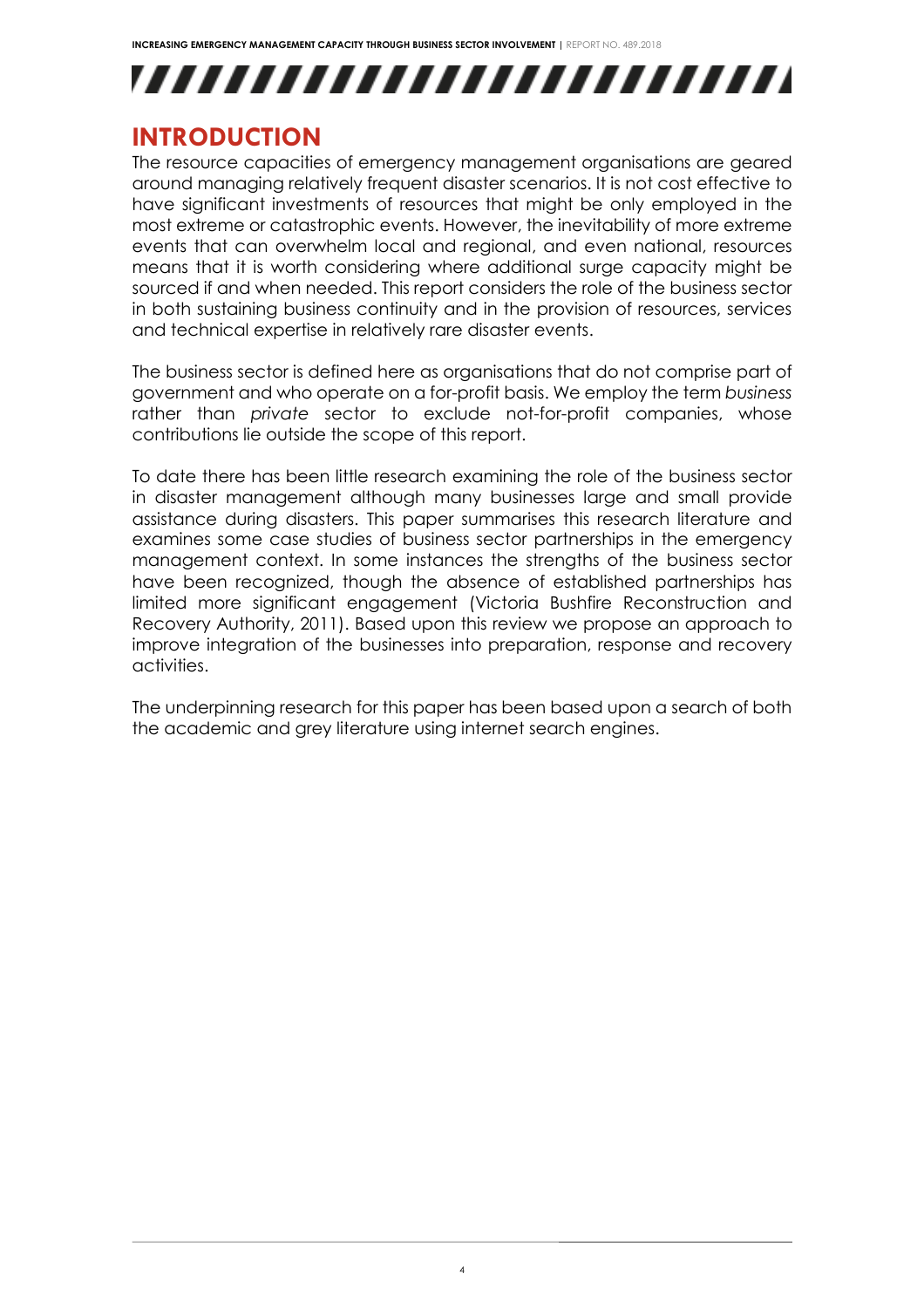,,,,,,,,,,,,,,,,,,,,,,,,,

#### <span id="page-5-0"></span>**BUSINESS SECTOR INVOLVEMENT**

The business sector has been identified as an important participant in disaster management across prevention, preparedness, response and recovery space in order to reduce the burden that the community places on government following a disaster. The Australian Natural Disaster Resilience Strategy states:

*'COAG acknowledges that businesses can and do play a fundamental role in supporting a community's resilience to disasters. They provide resources, expertise and many essential services on which the community depends'. (Council of Australian Governments, 2011; p. 5)*

A former Administrator of FEMA states:

*'The private sector, from Fortune 500 companies to your local grocery store, is an essential member of the team….Growing strong working relationships between emergency managers and the private sector is a good business decision for everyone – it helps us better serve survivors rebuild our communities and boost local economies'. (FEMA, 2011)*

Successful organisations operating in competitive markets must be efficient in order to maximise profits, an incentive absent in the public sector. The business sector can in some instances provide additional capabilities that governments can draw upon. During the response to Hurricane Sandy, for example, the business sector was able to move eight times the amount of food into affected areas compared with the combined responses of government and other nongovernment organisations (Kaufman et al., 2015). Similar conclusions were made following Hurricane Katrina, where it was said that Wal-Mart (retail store) frequently outpaced FEMA by several days (Chandra et al., 2016). An evaluation of the effectiveness of the use on the business sector in Australian disasters has not been undertaken to date.

The business sector can also act in a more flexible manner than government, making fast decisions and acquiring, moving and disposing of resources rapidly. In this way the business sector can rapidly scale operations to suit a given need (Busch and Givens, 2013).

Engagement of the business sector is growing but is highly variable ranging from limited to high levels of involvement, with more businesses engaged in activities to support response operations compared with prevention, preparedness and recovery (Haski-Leventhal, 2013). The growth in business sector involvement follows the embracement of a global citizenship model by some corporations which places emphasis on corporate culture, brand and employee loyalty (White, 2012).

Examples of business sector capabilities include communication of preparedness messages; insurance; assistance with technology and communications; provision of logistics and engineering support; partnerships with private health care providers; removal of disaster debris; and provision of critical supplies and plant and equipment.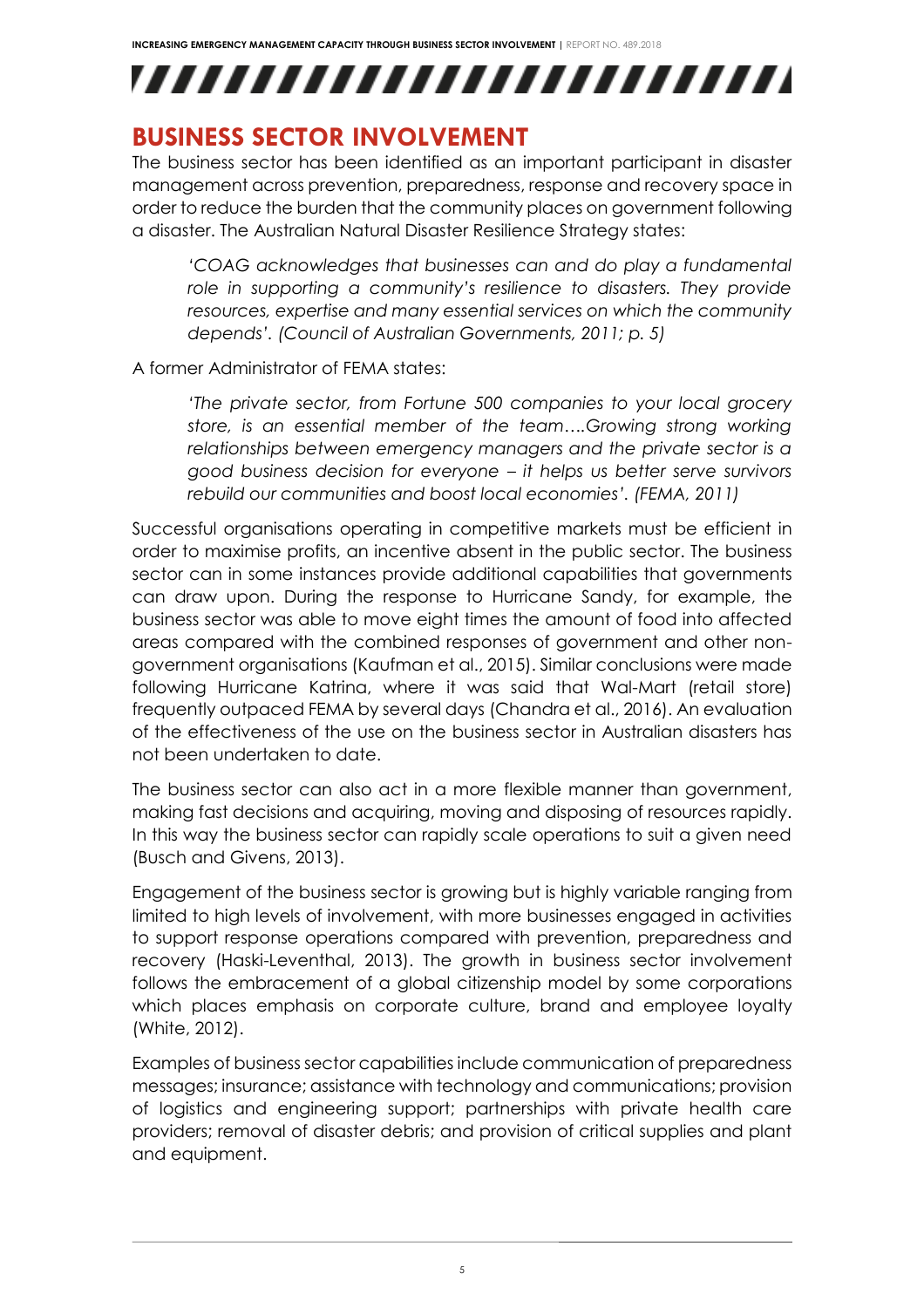# ,,,,,,,,,,,,,,,,,,,,,,,,,

Partnerships between the public and business sectors need to be tailored based upon the needs and capabilities of the organisations involved. Some partnerships are formal in nature and involve regulation or contractual relationships whilst others are less formal. To be successful both parties need to recognise the value that the relationship creates. Key motivators for government and business sector to collaborate include creating public value through building resilience; information sharing to support each other's operations; quicker restoration of essential services; more efficient use of resources to avoid duplication of effort; the provision of assistance in emergency planning; and influencing decision making (FEMA, 2018).

Lessons from previous engagement of the business sector have underscored the need for coordination between the public sector and businesses; to ensure accountabilities and expectations are clear on both sides (Busch and Givens, 2013); and that there needs to be a willingness to embrace business sector capacity. For example during Hurricane Katrina relief supplies delivered by Wal-Mart were turned away because FEMA said they weren't needed (Richman, 2005). Better coordination reduces duplication of effort and more effective outcomes (Busch and Givens, 2013).

A continuum of options exists for the business sector to engage in disaster management. These include: direct delivery of goods or services to impacted communities on a for-profit basis; corporate social responsibility programs; for the purposes of maintaining business continuity; for the purposes of fulfilling regulatory obligations; and direct contracting to government of the business sector either in advance or in the aftermath of a disaster. Each option should not be viewed in isolation, as businesses and government can advance their shared objectives through multiple models of engagement. In what follows, these models are outlined together with associated case studies.

#### **DIRECT PROVISION OF GOODS AND SERVICES FOR PROFIT**

Though not studied in depth previously there are numerous organisations that provide goods and services on a for-profit basis to communities in a disaster management context. The most obvious of these is the provision of insurance to enable communities to re-build after disasters. Insurers operate a network of subcontracted assessors, restorers and builders to provide services directly to insurance company clients. Recent examples in the United States have seen insurers also engage private firefighting organisations to protect homes. In this example such mitigation services were seen as a means of attracting further clients and were undertaken in collaboration with public authorities (Scism, 2017).

#### **CORPORATE SOCIAL RESPONSIBILITY**

Corporate social responsibility is defined as *'actions by corporations that provide some type of social benefit that they are not required to perform'* (Johnson et al., 2011).Johnson et al. (2011) in a study of US Fortune 100 companies concluded that most large corporations engage in disaster-related corporate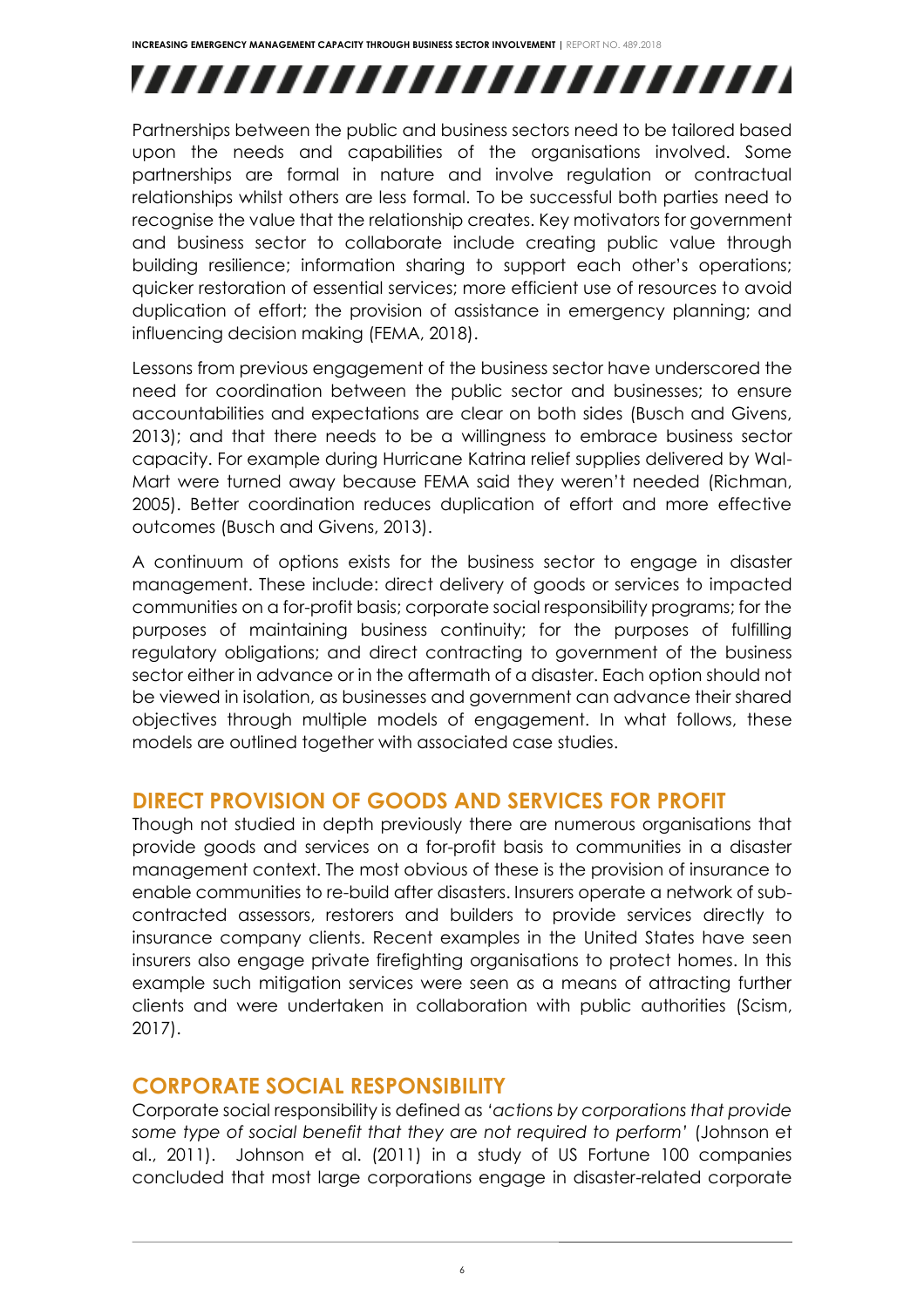# ,,,,,,,,,,,,,,,,,,,,,,,,,

social responsibility activities for ethical, strategic or public relations reasons. Activities can be focused on both domestic and international disasters.

After the Black Saturday Bushfires the business sector contributed some \$2.6 million in pro bono contractor services to the Bushfire Reconstruction Authority. Companies involved represented logistics, professional services, engineering, project management and architectural professions. Industry associations such as the Farmers Federation; Insurance Council; Chamber of Commerce; Small Business Mentoring Service; Housing Industry Association; Planning Institute; and Masters Builders Association were also involved to coordinate support on behalf of their members. (Victoria Bushfire Reconstruction and Recovery Authority, 2011).

Private sector donations though sometimes substantial are typically significantly less than funding contributed by governments after major disaster events. For example in the aftermath of Hurricane Sandy the business sector contributed some \$500 million compared to the US Government provision of some \$60 billion (Chandra et al., 2016). Though no comparison is available for Australia the authors expect a similar result in Australia. Donations are said to vary significantly depending on a particular companies profit forecasts; what other companies are doing; how many disasters have already occurred; and impacts on local company operations (White, 2016).

In the context of building resilience the business sector can sponsor activities to improve community preparedness: for example, insurance companies in Australia support emergency services to engage with communities about key risks and how to better prepare. Other methods include businesses being directly encouraged to share emergency preparedness information with their employees; and businesses working with communities to build social capital.

Corporate social responsibility programs most often include sharing awareness about a disaster with employees, customers and business partners; providing support to employees directly impacted by a disaster; collaboration with community organisations; financial support through work place giving and appeals; offering skills and expertise; and corporate volunteering (Johnson et al., 2011; Haski-Leventhal, 2013).

Often the business sector contributes through partnering with community organisations to support wider community needs. These relationships can be established at the time of an event or be more formal and pre-existing in their nature. This model allows the sharing of information and best practices as well as access by community organisations to the resources and expertise of the business sector (Haski-Leventhal, 2013). The strengths of local community organisations are often their local networks and knowledge that allow for greater efficiencies and trust. Challenges, however, include differences in systems and cultures between organisations; the ability to obtain information regarding community needs to best inform the direction of efforts (Haski-Leventhal, 2013); and that the capacity of service delivery is restricted by the size of the community organisations workforce. Following the Black Saturday bushfires the Victoria Bushfire Reconstruction and Recovery Authority (2011) found that company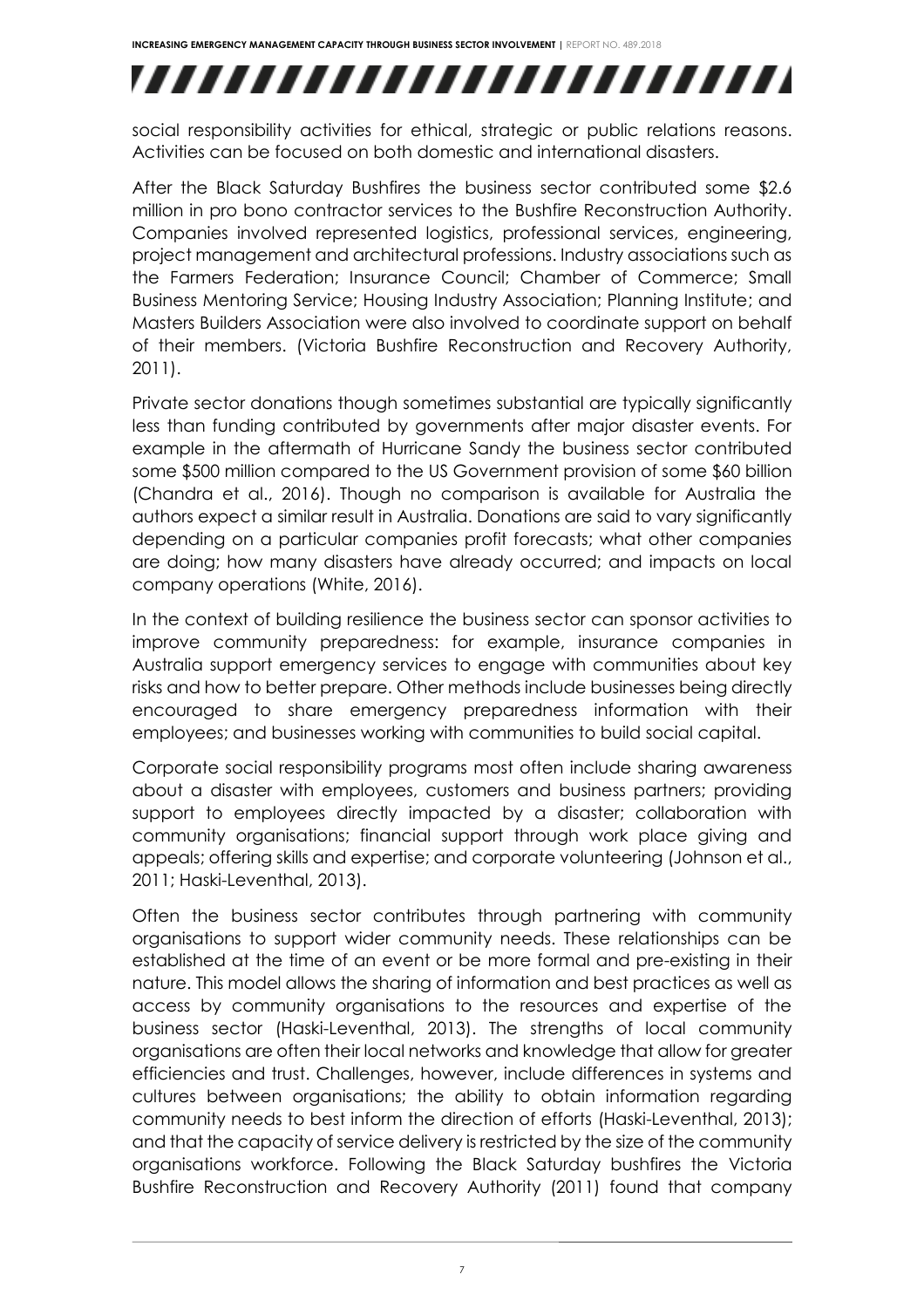# ,,,,,,,,,,,,,,,,,,,,,,,,,

motivations were not always clear and that company priorities were subject to change which made it difficult to plan for continuity of services over long periods.

In other cases businesses directly donate skills, expertise or resources to assist. In Australia many examples exist including that of Linfox providing a warehouse to store donated items and containers to provide storage facilitates after the Black Saturday Bushfires.

In the United States Johnson et al. (2011) cite numerous examples including Ford donating vehicles for use during wildfires and in-kind donations of drugs and medical supplies by pharmaceutical companies. During Hurricane Harvey, amongst many other examples, a boating retailer (Bass Pro Shops) donated 100 boats for government to utilise in the rescue effort; a furniture retailer (Gallery Furniture) turned two large stores into emergency shelters; and a hardware chain (Home Depot) whose staff directly volunteered in the clean-up efforts (Rampton, 2017).

Digitally-based initiatives also exist. Airbnb, for example, assisted to find temporary accommodation for displaced persons and the activation of the Facebook Safety Check feature to register the safety of individuals in disaster zones. The Victorian Government has entered into a partnership with Airbnb to support building community preparedness, improving warning systems and coordination of temporary accommodation.

The NSW SES has specifically targeted corporate social responsibility through the development of corporate volunteering initiatives. This program is marketed to businesses as an ability to build employee capabilities and teamwork. Initial memorandums of understanding have been established with Charles Sturt University, New England University and Evolution Mining.

To assist in coordinating business sector support during the recovery after the Black Saturday Bushfires, industry advisory groups were established consisting of a joint logistics group involving logistics companies, government agencies and community based organisations; and a bushfire reconstruction industry champions group that met with the Victorian Premier to explore ways to mobilise business sector support for the recovery (Victoria Bushfire Reconstruction and Recovery Authority, 2011).

#### **BUSINESS CONTINUITY**

Governments and the business sector working together to maintain business continuity is a win for both parties. The business sector has a significant incentive in ensuring the continuity of its assets and operations to maintain its revenue and reputation; from a government perspective the less time emergency managers spend on managing the results of broken supply networks, the more time they can focus on meeting other vital community needs.

Business continuity is clearly viewed by some businesses as a competitive advantage; for example Wal-Mart and Home Depot in the United States. After disasters these businesses are able to service the needs of their customers because they have forecasted the demand for products, maintained the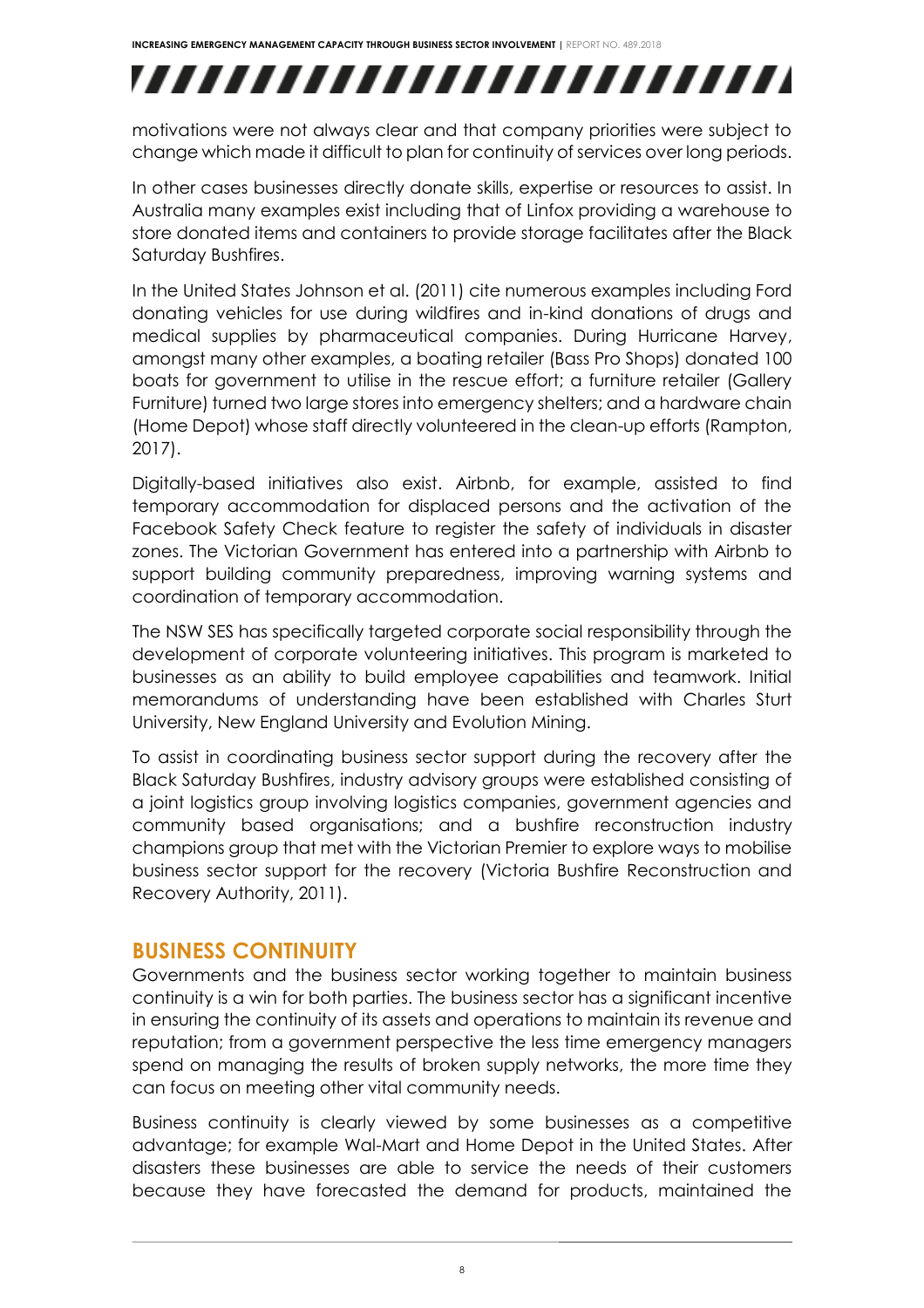# ,,,,,,,,,,,,,,,,,,,,,,,,,

continuity of their supply chains and can utilise their advanced logistical capacities.

As many lifelines are operated by the business sector it is essential that the government support and encourage the business sector to have robust business continuity systems. Many large retail chains such as hardware stores and supermarkets have diverse community footprints where they are ideally located to understand and service the needs of local communities. This was true of Woolworths during flooding in Central Queensland in March 2018, where as part of the companies emergency relief plans 15 tonnes of fruit, vegetables, meat products and baby products were airfreighted into Mount Isa after the town's store shelves were emptied (Cooper, 2018).

United States experience shows that information sharing to ensure business continuity is a key motivator for both government and the business sector. To facilitate information sharing various networks exist at national, state and local government levels. At a national level FEMA has developed a National Business Operations Center that acts as means to exchange two-way information between Government and the business sector. During disasters, the Center provides real-time situational awareness and ground truthing on the needs of impacted communities. Participation in the Center is voluntary and open to both large and small businesses, chambers of commerce, associations, universities, think tanks and non-profits (FEMA, 2017). Further FEMA also has created a business sector role within its National Response Coordination Center. The role is filled on rotation by a business sector representative who assists to facilitate information sharing across the business sector. Similar models of public and business sector collaboration are also in place at state-levels.

#### **REGULATED**

A small number of examples exist in Australia where the business sector is regulated to provide services during a disaster. Examples include the Commercial Radio Code of Practice that includes obligations regarding emergency broadcasts and obligations of energy operators to provide services to people on life-support. Telephone companies are also regulated to provide free access to the 000 emergency number.

#### **DIRECTLY CONTRACTED**

Direct contracting occurs when the public sector procures goods from the business sector typically in exchange for a fee. Contracting can be pre-planned through the establishment of preferred provider relationships or at the time of the emergency. Contracting occurs based upon an identified capability need, where it is determined that the business sector is best placed to deliver. There are many examples of government agencies contracting in this manner. We now outline some of these.

After the 2009 Victorian Bushfires the Victorian Government contracted the construction firm Grocon to coordinate the clean-up of impacted areas. In the case of the Black Saturday Fires this involved working closely with Government to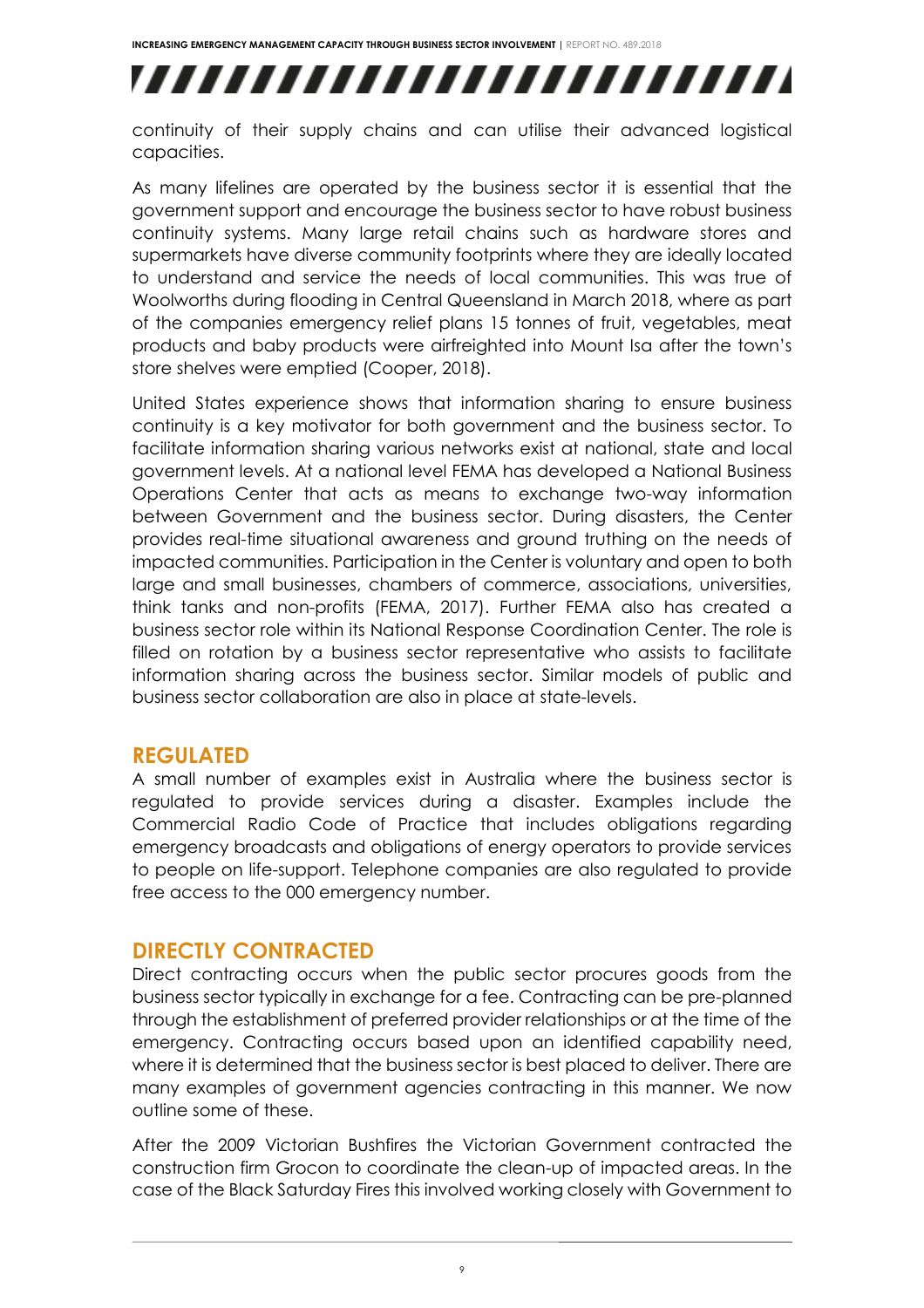# ,,,,,,,,,,,,,,,,,,,,,,,,,,

coordinate the clean-up of some 2700 properties at cost price. The contract was let for a single 'managing contract' some three weeks after the disaster. The company hired specialist staff to manage liaison with affected community members (Carter, 2009). Stakeholders agreed that the approach taken by Grocon was a success and the centralised contracts allowed the completion of the project within a six month completion target. The major draw backs to the centralised contract were the limited community consultation and the use of non-local labour (Brown et al., 2011). A similar engagement also occurred between the Victorian Government and Grocon after the Wye River Bushfire in 2015. The concept of utilising public-private partnership arrangements to facilitate clean-up after disasters has now led to a panel of suppliers being selected by Emergency Management Victoria based upon a competitive procurement process. This arrangement is claimed to now facilitate timely response to significant incidents.

The Victoria State Emergency Service established contractual relationships with a series of water and geo-technical engineering firms to provide specialist advice to incident management teams in the event of flooding. The relationship was initially established in 2010 based upon an identified need to bolster intelligence resources. The concept grew from ad-hoc emergency procurement of specialist advice during floods to maturing into a panel of contracted organisations. Key advantages identified in using business sector consultants include additional surge and technical capacity; that the consultants learn how flood information is utilised by emergency services; and improved relationships between key stakeholders from the public and business sectors. To ensure the arrangement is effective business sector consultants need to be clear of their role and preferably trained in the fundamentals of emergency management (Sommerville et al., 2011). Overall the Victoria State Emergency Service has found that involving the business sector has resulted in superior outcomes (Tate and Achilles, 2017).

The National Aerial Fire Fighting Centre formed in 2003, is a collaboration between Australian states and territories that allows for a cooperative arrangement for the coordination and procurement of firefighting aircraft from the business sector to be used across Australia. This fleet compliments resources directly engaged by states and territories. The national fleet is co-funded by the Australian Government as well as States and Territories. A significant benefit claimed from the collaboration is that States and Territories are able to access surge capacity for aerial firefighting at peak times, as it is not practicable for each state or territory to maintain a standing surge capacity for all situations. The organisation also plays a role in ensuring there are national standards in the use of aircraft for firefighting. Such standards are considered vital in enabling the sharing of resources between states and territories (National Aerial Fire Fighting Centre, 2016).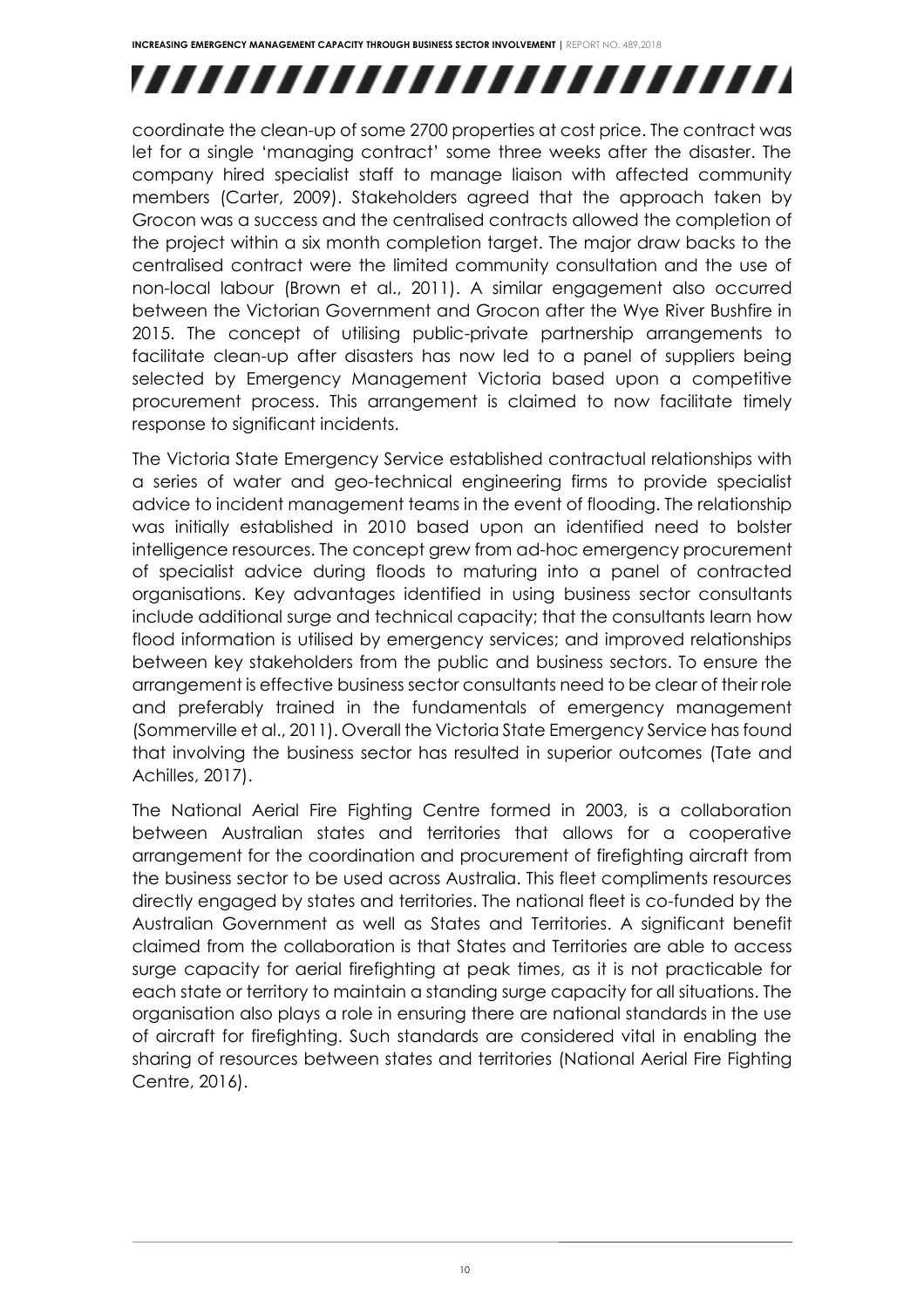# ,,,,,,,,,,,,,,,,,,,,,,,,,,

### <span id="page-11-0"></span>**APPROACH TO IMPROVING ENGAGEMENT WITH THE BUSINESS SECTOR**

Effective preparedness for catastrophic disasters means bringing together a diverse group of organisations with specific capabilities to plan and prepare for future events. It is clear that the business sector should be considered a key player in the preparedness for, response to and recovery from disasters of any scale. The business sector can assist in providing additional capabilities and capacity to manage events that would otherwise overwhelm existing emergency management arrangements. Based upon this value proposition emergency managers should expend further effort to build public-private partnerships.

An initial step to foster partnerships would be for emergency managers to focus on establishing arrangements to share risk and situational information in an open and transparent manner. This could be done directly with businesses or through partnerships with existing business networks such as industry associations. Two way information sharing between emergency management organisations and business is vital in that it enables the business sector to best direct its resources for the purposes of corporate social responsibility and to make critical decisions to ensure continuity of business. Emergency management organisations can also gather information from businesses who have local networks to collect valuable situational intelligence; have knowledge of vulnerabilities within their supply chains; and ideas about how their capabilities maybe utilised to support response and recovery efforts. Such networks should also aim to foster sharing of information between businesses and business to business collaboration.

Where specific capability needs are identified that the business sector would be suited to provide, emergency management organisations should actively engage with business sector suppliers and/or peak bodies. Engagement should seek to understand the extent to which capabilities could be made available to support community needs and how a relationship would best work for both parties. To the extent necessary relationships should be formalised to ensure understanding of roles and responsibilities; arrangements for activation; and management of the specific business sector capabilities. Identified capability gaps should also be communicated to the market in an ongoing fashion to enable emerging suppliers to build relationships with the public sector.

To maintain arrangements emergency management organisations must enable the continued readiness of public-private partnerships through ongoing two-way communication, training, exercising and debriefing and evaluation of partnerships after disasters.

To best enable emergency procurement of significant capabilities it is important to integrate specialist government procurement agencies within the emergency management framework. These organisations are best placed to understand appropriate governance arrangements that would apply to emergency procurement and have existing relationships with major suppliers.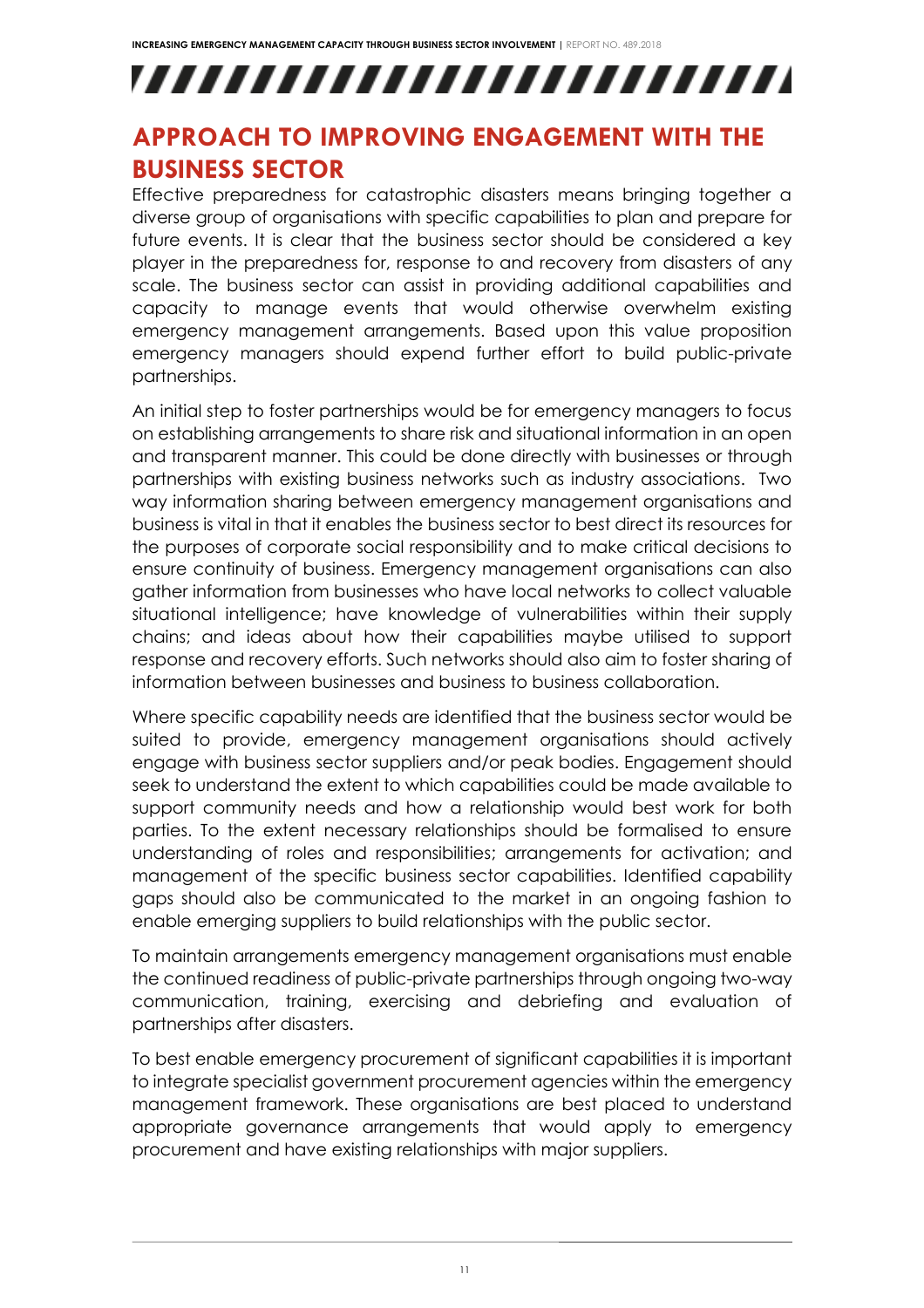# ,,,,,,,,,,,,,,,,,,,,,,,,,

Emergency management organisations when structuring partnerships and procurement contracts should do so with awareness of risks involved. These risks include possible conflicts of interest; inflexible arrangements that do not allow for unforeseen circumstances; exclusive arrangements that minimise the ability of emergency managers to access alternate suppliers; and impacts on small local businesses that could be negatively affected if large external companies are utilised to undertake work they may otherwise have been able to perform.

Discussion must also be had about what level of the Australian national emergency management framework engagement with the business sector for formal partnerships should occur. From the perspective of a large multinational or national corporation the prospect of engaging with a single nationwide coordinating entity would be advantageous, rather than establishing individually negotiated agreements with individual states and territories. State and territory emergency management organisations could then focus on relationships with small to medium sized businesses that operate mainly within in their jurisdiction. Such a model would lead to the need for the Commonwealth to take a greater role in emergency management or for States and Territories to collaborate to expand national resource sharing arrangements.

Opportunities must also be taken to maintain ad-hoc relationships that are built between emergency managers and businesses during emergencies so that they can be further fostered and grown (Busch and Givens, 2013).

Further research is required to better understand the extent of involvement of the business sector in the prevention of, preparedness for, response to and recovery from disasters in the Australian risk space and to gain a greater understanding of business sector perspectives on assisting to meet community needs after disasters.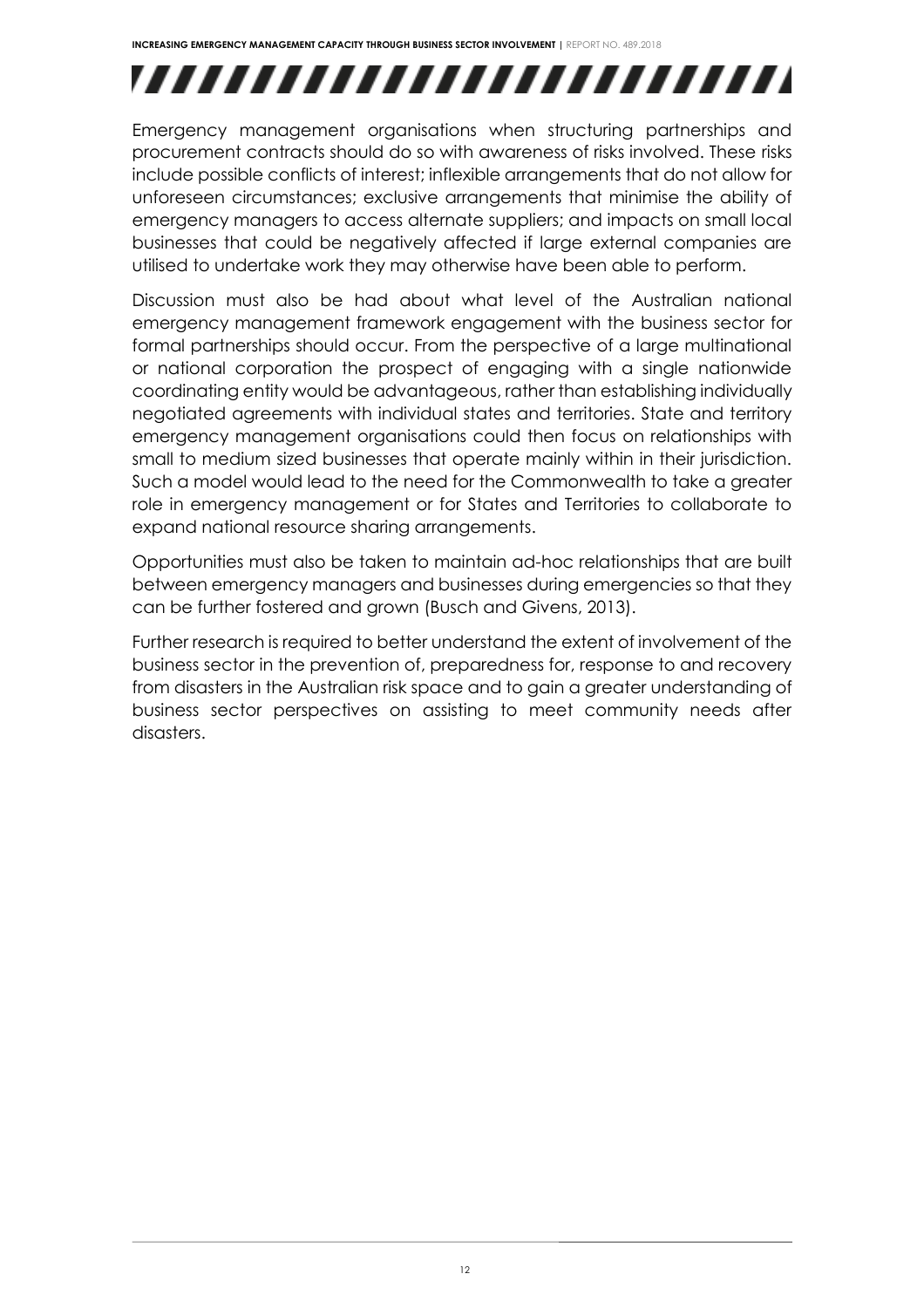## ,,,,,,,,,,,,,,,,,,,,,,,,,,

#### <span id="page-13-0"></span>**REFERENCE LIST**

BROWN, C., MILKE, M. & SEVILLE, E. 2011. Disaster waste management following the 2009 Victorian bushfires. Australian Journal of Emergency Management, The, 26, 17.

BUSCH, N. E. & GIVENS, A. D. 2013. Achieving resilience in disaster management: the role of public-private partnerships. Journal of Strategic Security, 6, 1.

CARTER, B. 2009. Grocon goes gently with bushfires clean-up. The Australian.

CHANDRA, A., MOEN, S. & SELLERS, C. 2016. What role does the private sector have in supporting disaster recovery, and what callenges does it face in doing so? Available: <https://www.rand.org/pubs/perspectives/PE187.html> [Accessed 18/2/2018].

COOPER, L. 2018. Woolworths providing 77 tones of emergency supplies for floodstricken Mount Isa. Available: [https://www.9news.com.au/national/2018/03/08/11/19/woolworths-plane-flies](https://www.9news.com.au/national/2018/03/08/11/19/woolworths-plane-flies-emergency-supplies-mount-isa)[emergency-supplies-mount-isa](https://www.9news.com.au/national/2018/03/08/11/19/woolworths-plane-flies-emergency-supplies-mount-isa) [Accessed 8/3/2018].

COUNCIL OF AUSTRALIAN GOVERNMENTS 2011. National Strategy for Disaster Resilience. Canberra: Commonwealth of Australia.

FEMA. 2011. FEMA Administrator: Business Community is Critical Partner in Disaster Response And Recovery. Available: [https://www.fema.gov/news](https://www.fema.gov/news-release/2011/11/04/fema-administrator-business-community-critical-partner-disaster-response-and)[release/2011/11/04/fema-administrator-business-community-critical-partner](https://www.fema.gov/news-release/2011/11/04/fema-administrator-business-community-critical-partner-disaster-response-and)[disaster-response-and](https://www.fema.gov/news-release/2011/11/04/fema-administrator-business-community-critical-partner-disaster-response-and) [Accessed 22/2/2018].

FEMA. 2017. National Business Emergency Operations Center Fact Sheet. Available: <https://www.fema.gov/media-library/assets/documents/28983> [Accessed 18/2/2018].

FEMA 2018. Introduction to Public Private Partnerships.

HASKI-LEVENTHAL, D. 2013. Natural Disaster Management in Australia: A Multi-Sectoral **Approach.** Approach. Available: [https://www.mgsm.edu.au/\\_\\_data/assets/pdf\\_file/0003/149574/CSR-](https://www.mgsm.edu.au/__data/assets/pdf_file/0003/149574/CSR-Reportoct14.pdf)[Reportoct14.pdf](https://www.mgsm.edu.au/__data/assets/pdf_file/0003/149574/CSR-Reportoct14.pdf) [Accessed 28/2/2018].

JOHNSON, B. R., CONNOLLY, E. & CARTER, T. S. 2011. Corporate social responsibility: The role of fortune 100 companies in domestic and international natural disasters. Corporate Social Responsibility and Environmental Management, 18, 352-369.

KAUFMAN, D., BACH, R. & RIQUELME, J. 2015. Engaging the whole community in the United States. Strategies for supporting community resilience. CRISMART, 41, 151-186.

NATIONAL AERIAL FIRE FIGHTING CENTRE. 2016. Submission of the National Aerial Firefighting Centre to the Senate Environment and Communications References Committee Inquiry into the response to, and lessons learnt from, recent bushfires in remote Tasmanian wilderness. Available: [www.aph.gov.au](http://www.aph.gov.au/) [Accessed 22/2/2018].